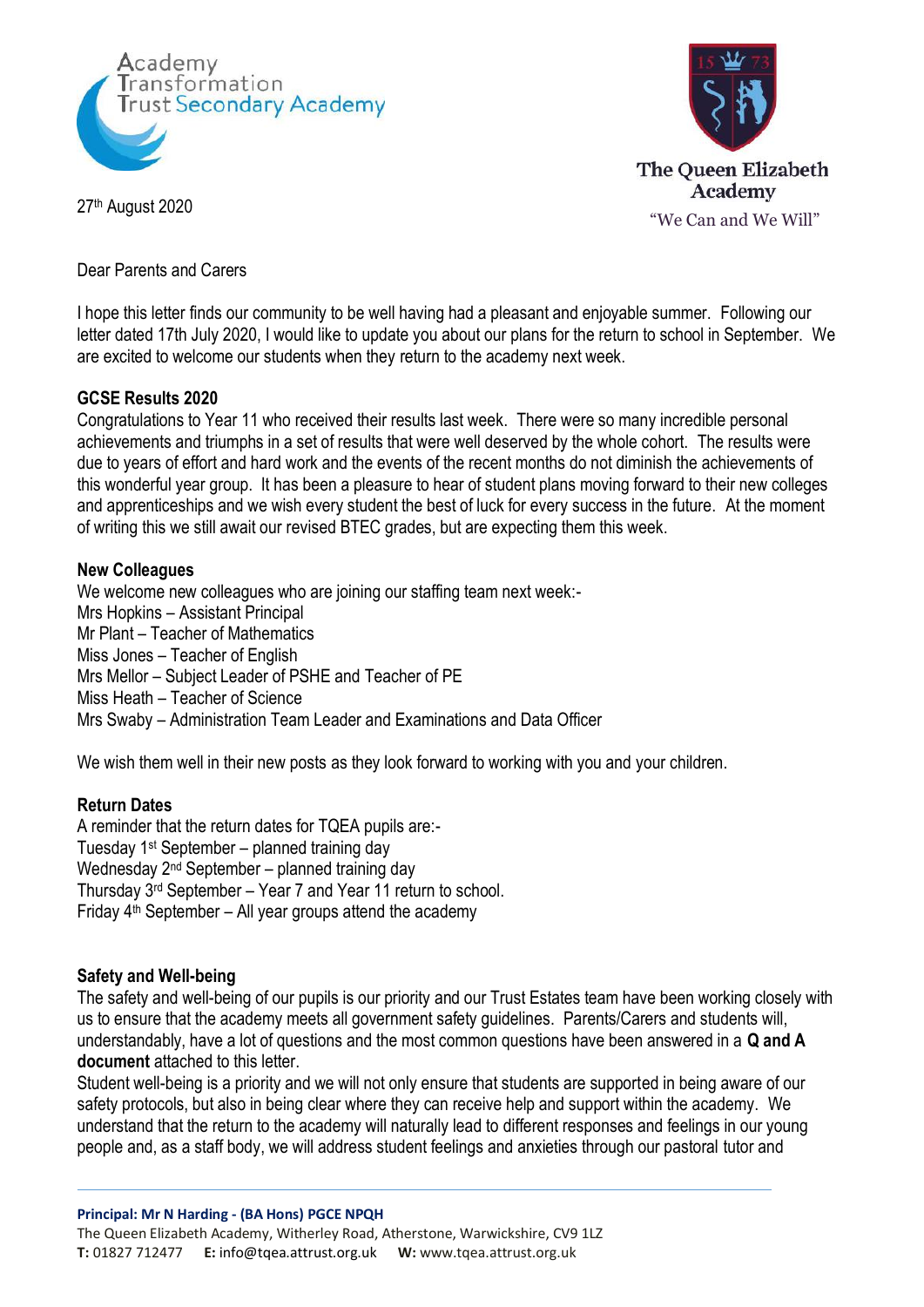support programme. We understand that these are extraordinary times and that some students will require extra support, nurturing and education surrounding the global events we find ourselves in. We are devoting time on our Training Day to raise awareness with staff and to ensure that they are best equipped to support our students.

# **Face Coverings**

The Academy Transformation Trust has issued an updated and clear statement on our approach to face coverings at TQEA. Therefore:-

- Whilst it is not compulsory all staff and students are encouraged to wear masks or face coverings in corridors, canteens, changing rooms and other indoor, communal areas. Students will not be permitted to wear face coverings in lessons.
- Masks should not be worn outside whilst on school grounds.
- Face coverings must be appropriate in design. When this is not the case an alternative will be provided by the academy for the day only.
- All students are recommended to carry face coverings as they will need them on transport and in shops.
- All students will be given a tutorial on the safe use of face coverings on their first day at the academy and should have a sealed plastic bag in which they can safely and hygienically store them, after correctly folding them, when not wearing them outside or during lessons.

Please refer to the attached Q and A and the letter dated 17<sup>th</sup> July for more details. Further information can be found on our website along with our risk assessments.

Thank you for your continued support and we look forward to welcoming our pupils back to TQEA next week. We look forward to working with you in 2020/21 to secure the very best educational experience for your child in a safe environment.

We wish you a safe and pleasant end to the summer.

Yours sincerely

Mr N Harding **Principal** The Queen Elizabeth Academy

Attached below: Q&As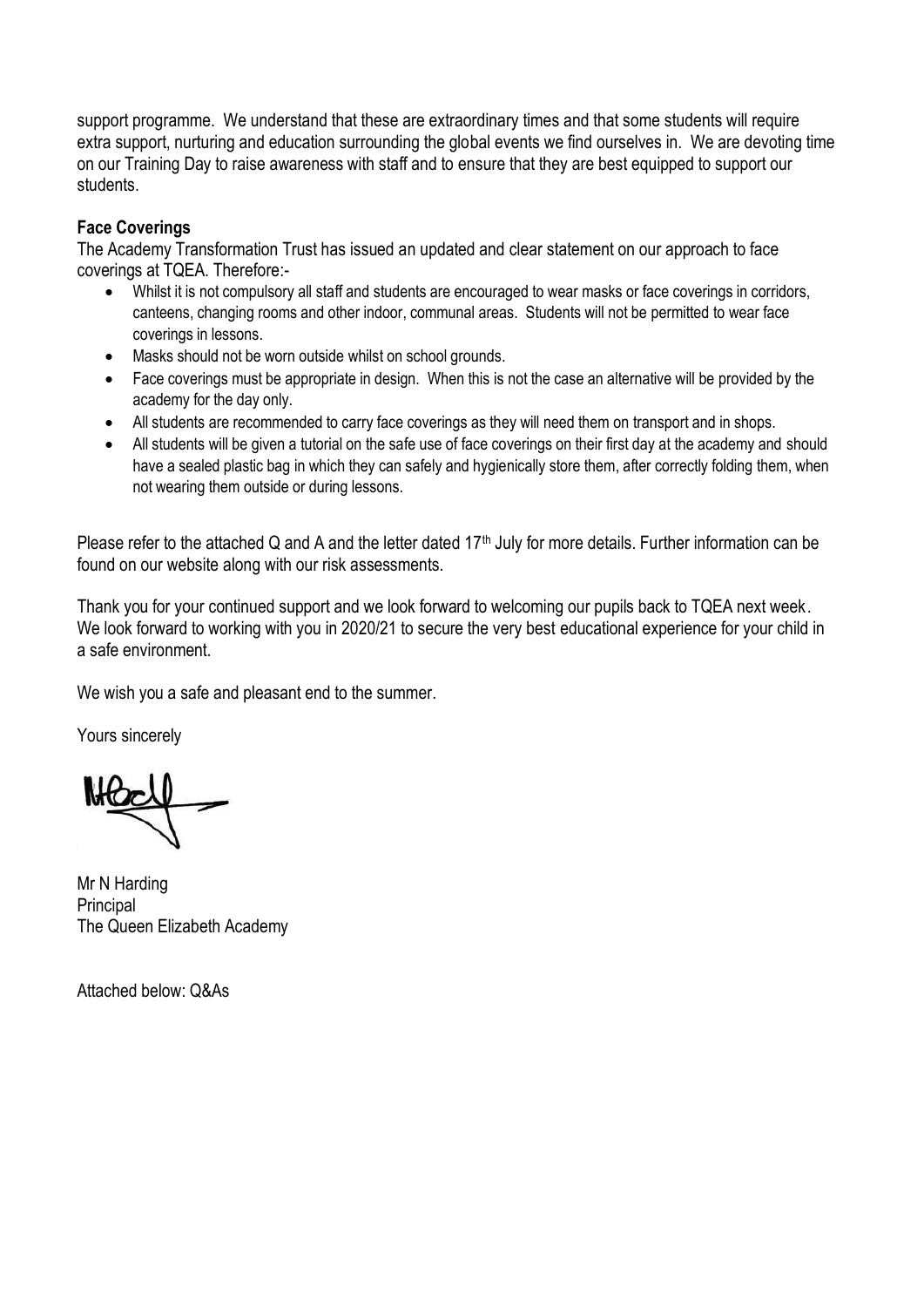# **Full Academy Return – The Queen Elizabeth Academy Q and A**

## **Q/ Do pupils have to return to their academy in September?**

The government are clear that the return to school is vital for a child's education and wellbeing. Time out of school is detrimental to a child's cognitive and academic development, particularly for disadvantaged children. The risk to children themselves becoming severely ill from coronavirus is very low and there are negative health impacts of being out of school. Schools should ensure that they implement sensible and proportionate control measures that follow the health and safety hierarchy of controls to reduce the risk to the lowest reasonably practical level. Consistent bubble groups reduce the risk of transmission. Attendance from September is mandatory.

#### **Q/ How can we be sure that all precautions have been taken with regard to safety for full re-opening?**

We have met all government recommendations and had our plans approved by an independent education risk assessment team and our Trust Estates. Our risk assessments are printed on our website.

# **Q// What do I do if my child is exhibiting co-vid symptoms at home?**

Please contact the school and explain the situation. You will not send your child to school that day, but will organise an immediate test for your child. It is essential that you communicate the results of the test to the academy as soon as you have them.

## **Q/ What do pupils need to do coming to school and how do they enter the academy?**

We recommend that pupils, however they travel to school, arrive to the academy wearing a face covering. This should be worn as they make their way to their bubble entrance, but must be removed as they enter the school grounds to gain some fresh air before entering the building, please see Trust position on face coverings below.

Students can have their own equipment which **they must not share** and the academy will give every child their own stationary pack to use on their first day back at the academy.

## **Q// What are the bubble times of arrival and locations?**

At 8.35am Year 7 and 10 will funnel to the left side steps to the entrance on the sports hall side of the academy near the Music rooms.

At 8:40 am Year 9 and 11 will funnel down the drive to enter the academy on the right hand fire doors near the Food rooms.

At 8:45 am Year 8 will funnel to the right hand steps to the front entrance where reception is.

On arrival all students will use the sanitation station before heading to their tutor base. Staff will be on hand to support. Funnels will have clear barriers, signage and socially distanced markers.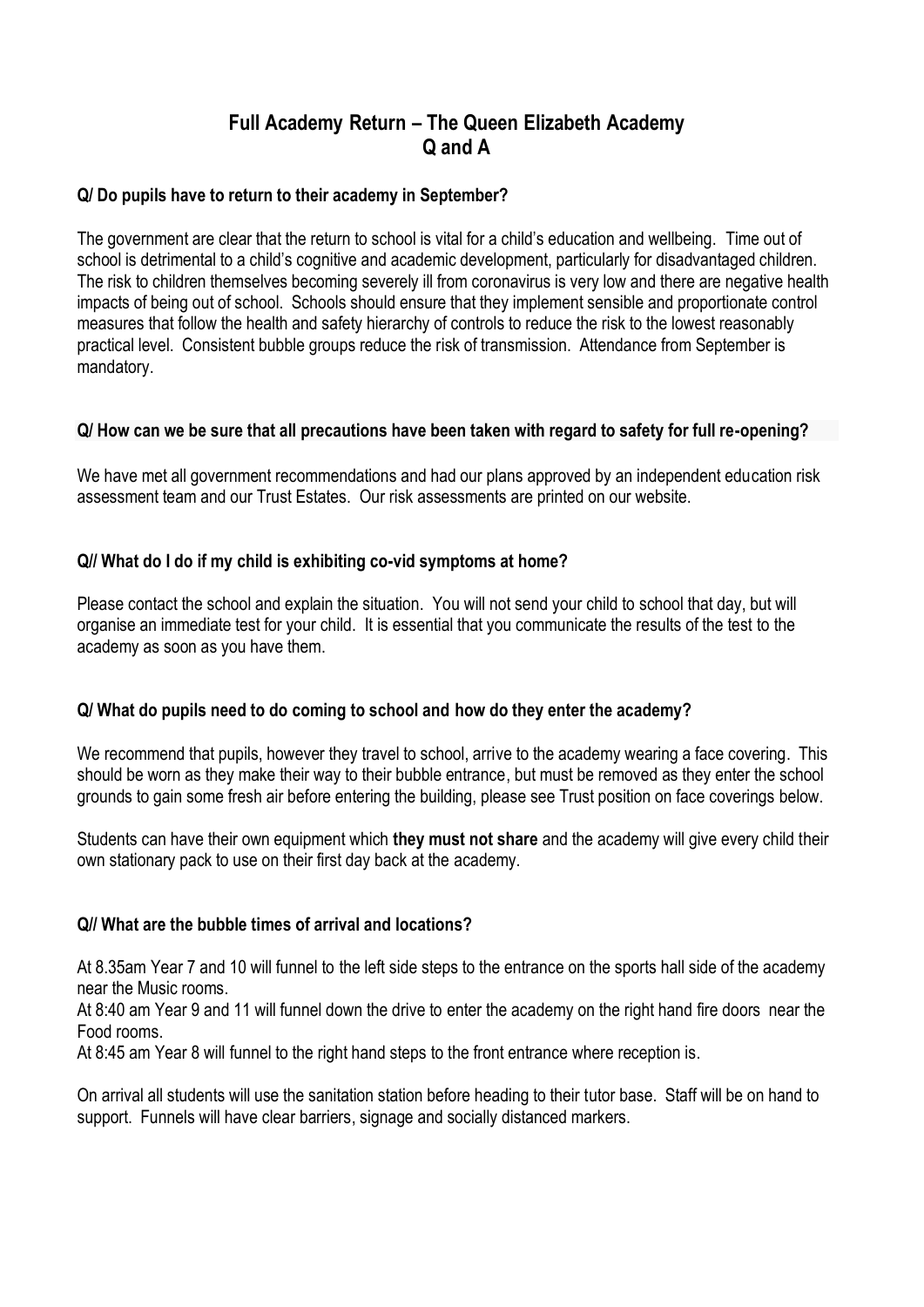# **Q// Can pupils wear face masks inside the academy building?**

The Academy Transformation Trust is very clear on their position with regard to face coverings.

- Whilst it is not compulsory, all staff and students are encouraged to wear masks or face coverings in corridors, canteens and other indoor, communal areas. Students will not be allowed to wear face masks/coverings in lessons.
- Masks should not be worn outside whilst on school grounds.
- Face coverings must be appropriate in design. Where this is not the case, an alternative will be provided for that day only. The Principal will decide what is and is not appropriate in each academy.
- All students are recommended to carry face coverings as they will need to wear them on transport and in any shops they visit on the way to and from the academy.
- All students will be given a tutorial on the safe use of face coverings on their first day at the academy and should have a sealed plastic bag in which they can safely and hygienically store them after correctly folding them when not wearing them outside or during lessons, as stipulated within the updated guidance.
- Please note that students may wish to or have to wear face coverings on their journey to the academy depending on their mode of transport.

# **Q// Will students have tutor time?**

Yes, students will meet their tutor each morning in their tutor base within their bubble. This is a vital aspect of the pastoral and well-being support that we will give to each student.

## **Q// How is the academy ensuring that bubbles do not mix during the day?**

Each bubble has its own classrooms, floors and toilets. It also has its own social areas for break and lunch. These will have barriers to clearly display where bubble boundaries are. Each bubble has its own canteen servery and eating locations.

## **Q// Will pupils have the full curriculum?**

Yes. Pupils will have a normal timetable although teaching will not happen in specialist rooms at all times. Staff will cross bubbles to deliver the curriculum as required.

## **Q// How is the academy set up to meet government guidelines on hygiene and cleaning?**

Each bubble floor will operate a one way system. There are sanitation stations at the entrance to each classroom and pupils will be expected to use them as they enter a different room. Teachers will teach in a 2 metre exclusion zone and tables/chairs are set up facing the front of the room. Government guidance is clear that pupils can sit together at desks, but cannot sit facing one another. Each desk will have wipes and tissues with lidded bins to catch, kill and bin germs. Teachers will never cross their teaching zone areas at the front of the classroom.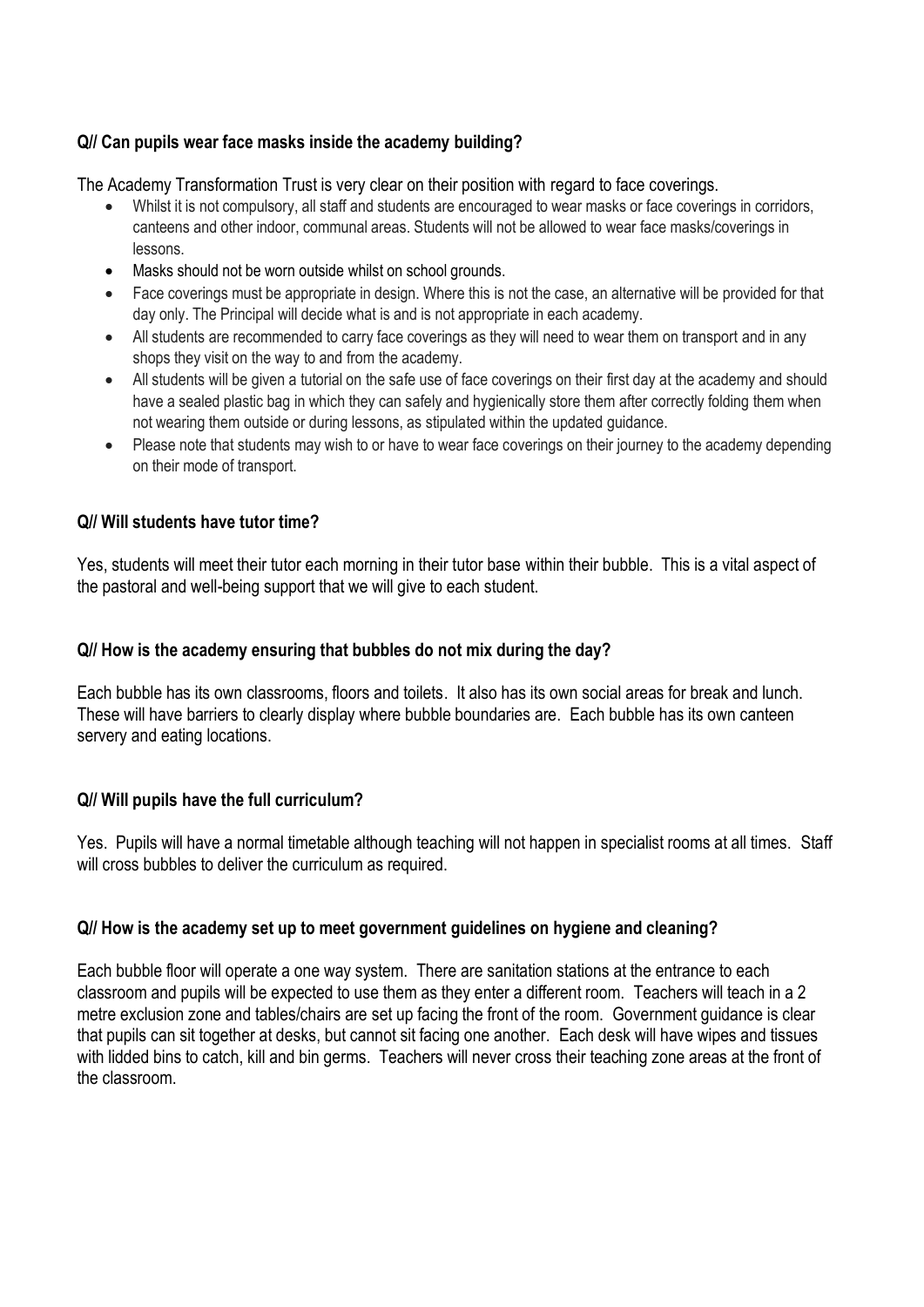## **Q// What are the hygiene routines to reduce risk?**

The guidelines are clear that we are to ensure that there is regular hand sanitisation/washing, regular touch point cleaning and a commitment to kill germs using the *"catch it, kill it and bin it"* routine. Other than this it is to ensure students are facing forwards and that they socially distance wherever possible.

## **Q// What about cleaning?**

In each bubble we have spot cleaning throughout the day on bubble touch points.

#### **Q// How will we be assured that pupils will be sensible and follow safety recommendations?**

In these situations we are responsible for looking after each other. On arrival pupils will receive a safety briefing including training on removal and the safe stowing of coverings. It will be explained to students that they have a responsibility to meet these arrangements for the safety of the whole community. If pupils do breach them out of conscious poor choices they will be removed from bubble circulation and parents will be informed. Staff will be on hand in each corridor to support pupils with their own safety and that of others. Pupils will be instructed not to touch each other, breathe over each other, share equipment or breach the bubbles. In moving around the corridor they will follow the one way system and will be instructed to remain socially distanced. We recommend that students wear face coverings in corridors and indoor communal areas although these must be removed in classrooms and when outside. Please support us by stressing to your child the importance of adhering to these safety principles for the benefit of everyone in our community.

## **Q// What about catering?**

We are unable to run Breakfast Club for the time being. We are sad about this and can't wait to get it back into service when we can. Break times and lunch times will take place at normal times in bubble locations. The servery is available for pupils to buy food. Chartwells, our caterers, are happy to take money at the cash desks or for students to use credit which has been charged on-line by parents as normal.

Pupils will not be able to use the fingerprint card machines in school to charge their cards for the time-being. It is fine for pupils to bring packed lunches.

#### **Q// Do pupils need to wear full uniform?**

Yes – there is no greater risk to students wearing full uniform and government guidelines state that uniform does not have to be washed each day or any more than it usually would be. The government have also stated that all schools return to their usual uniform policies as this plays a valuable role in contributing to the ethos of an academy and setting an appropriate tone.

#### **Q// What equipment does my child need?**

Your child does not need any further equipment than normal other than they will need to carry a face mask. The Academy Transformation Trust will provide each child with their own pencil case which will be loaded with a pen, pencil, ruler, eraser and highlighter pen. Please be reminded that students cannot share equipment in school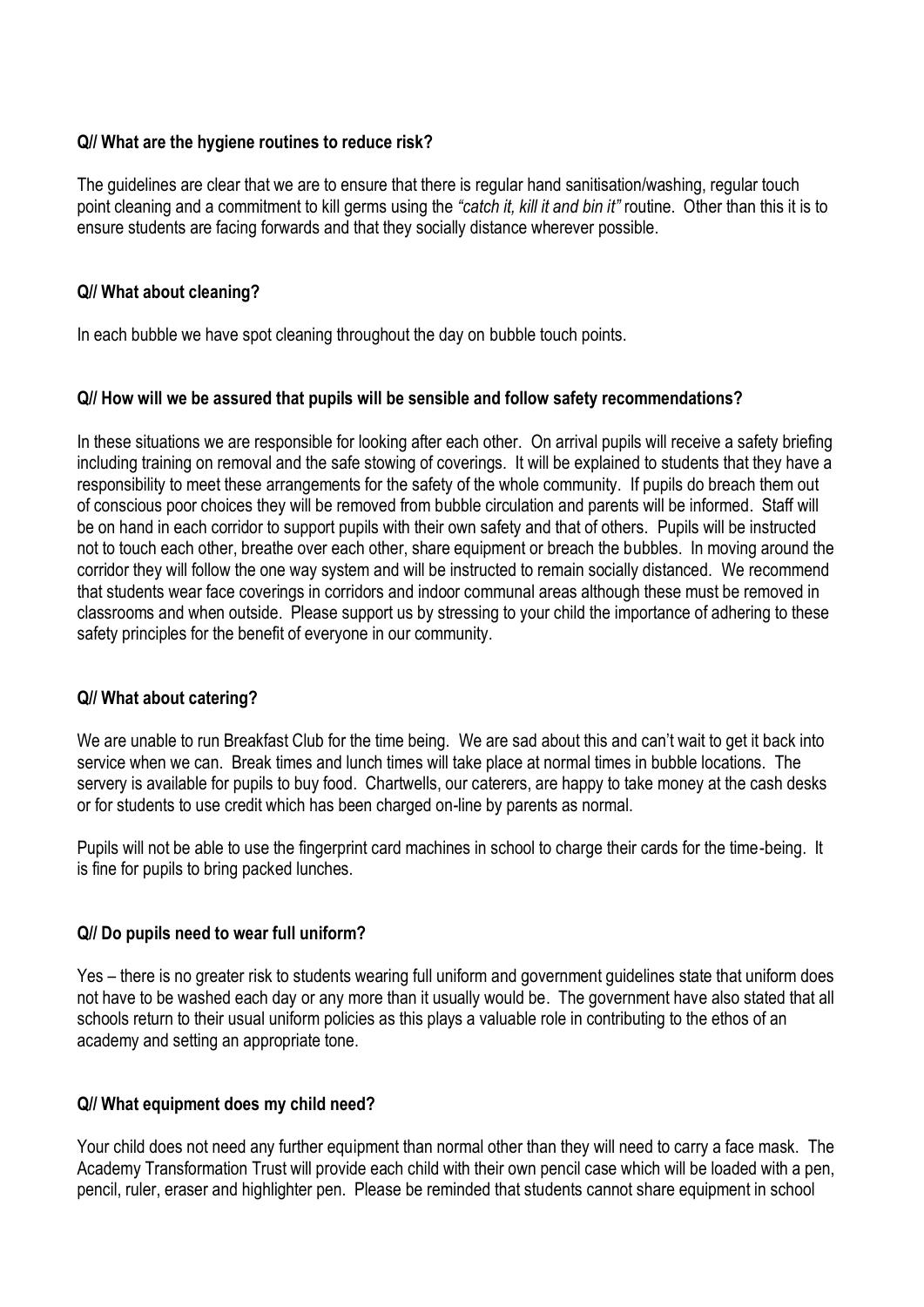and we will not be able to provide beyond the equipment students receive on the first day. As normal, students will need their own scientific calculator, which can be purchased fro[m argos](https://www.argos.co.uk/product/8864499) o[r amazon.](https://www.amazon.co.uk/Casio-fx-83GTX-Scientific-Calculator-Black/dp/B07L5YWTPH)

# **Q// Can pupils wear PE kit instead of uniform on days they have PE?**

No – we do not want students sitting in potentially wet, muddy and sweaty PE kit all day long. We feel that this is unhygienic and unacceptable especially as we enter the winter season. This potentially could lead to illness.

# **Q// What will pupils do in PE and what will they wear?**

The PE curriculum will be non-contact activities with any equipment being used being wiped and cleaned after use. Students will need to wear normal TQEA PE kit to undertake practical activities.

## **Q// How will the academy ensure that the changing rooms are clean for each bubble?**

The changing rooms will have socially distanced markers and guidance. We recommend that students wear face coverings as they are getting changed. We have organised spot cleaning of the changing rooms after each bubble has used it. We have sprays which are highly effective at ensuring that germs cannot live in that environment for a number of hours. Our risk assessors are clear that what we are doing meets safety requirements and ensures PE stays on the curriculum, which will please many students!!!

# **Q// What will happen if my child becomes ill during the day?**

We have bubble medical rooms for this purpose. If pupils exhibit co-vid symptoms they will be isolated, supported by staff wearing PPE and parents will be called to collect their child immediately. It is important that you arrange a test for your child as soon as possible. Results are available in 24 hours.

## **Q// How will the academy day end?**

At 3:05 pm the Y8 bubble will be released from classrooms. As soon as this happens Y9/11 will be released followed by Y7/10. We estimate that this release may add 5-10 mins to the day. On leaving we recommend that students wear their masks as they leave bubbles.

## **Q// What will happen with the buses?**

Warwickshire Education Authority have informed us that the following buses will be renamed and will operate just for TQEA pupils. Extra capacity buses will be in service to ensure that the service copes with the number of students that wish to travel.

At present we know: -

The 766 bus that operates to and from Baddesley Ensor will now be renamed the **966** and operated by South Staffs.

The 731 bus that operates to Ansley via Galley Common, Gun Hill and Old Arley will be renamed **731C**.